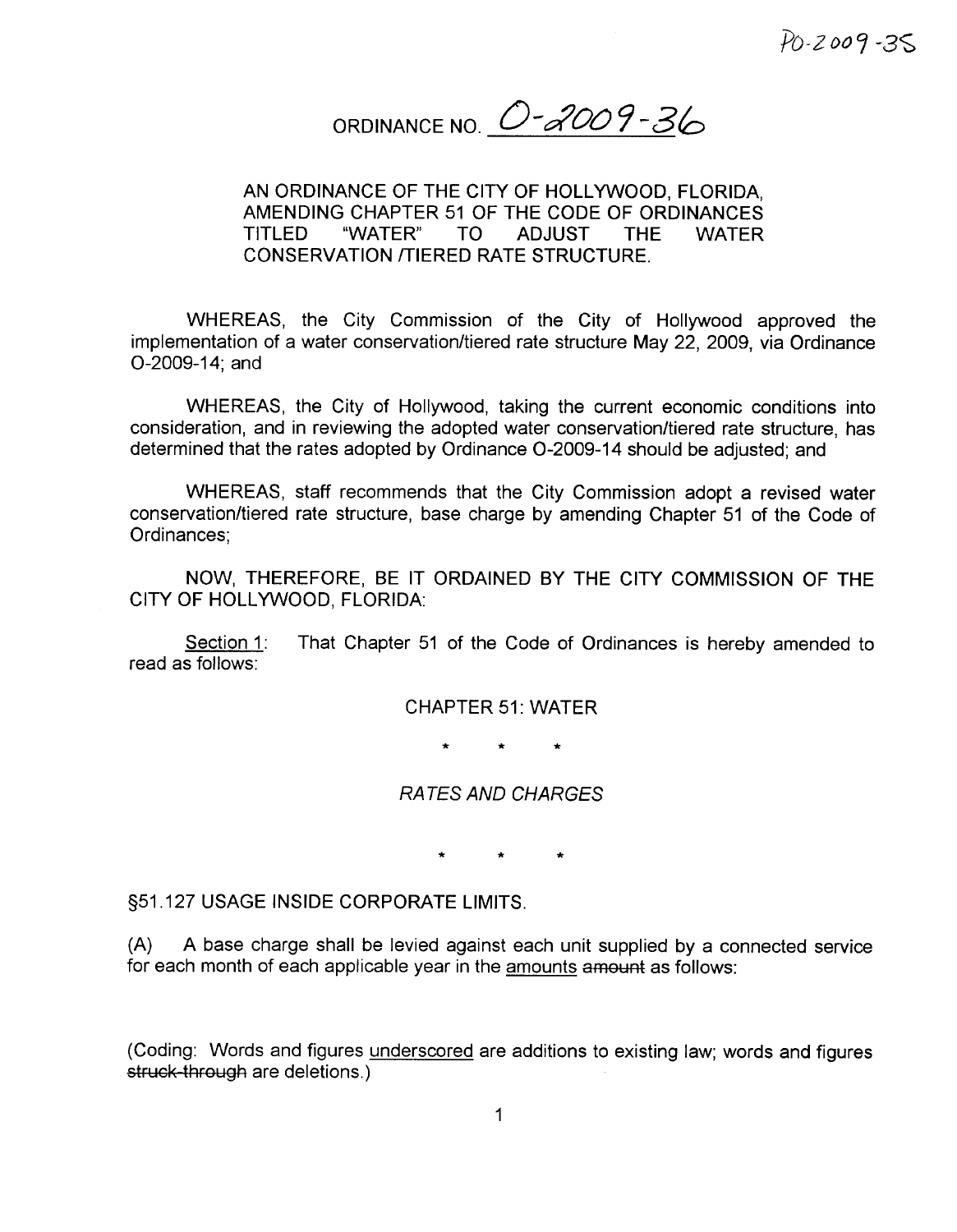| <b>Water Rates and Charges</b>                                                                   |                                                                                                          |                      |                      |                     |                    |                     |                      |  |  |  |
|--------------------------------------------------------------------------------------------------|----------------------------------------------------------------------------------------------------------|----------------------|----------------------|---------------------|--------------------|---------------------|----------------------|--|--|--|
| 6/3/2009<br>10/1/2009<br>40/1/2010<br>10/1/2011<br>4 <del>0/1/2012</del><br><del>10/1/2013</del> |                                                                                                          |                      |                      |                     |                    |                     |                      |  |  |  |
| <b>Monthly Base Charge:</b>                                                                      |                                                                                                          |                      |                      |                     |                    |                     |                      |  |  |  |
|                                                                                                  | <del>Residential - Charge Per Unit</del>                                                                 |                      |                      |                     |                    |                     |                      |  |  |  |
| Single Family                                                                                    |                                                                                                          | 4.25                 | 4.82                 | $-5-39$             | -5.96              | -6.53               | <del>7.</del> 08     |  |  |  |
| Multi-Family                                                                                     |                                                                                                          | -3.02                | <u>3.43</u>          | <u>-3.83</u>        | 4.24               | 4.64                | -5.03                |  |  |  |
|                                                                                                  |                                                                                                          |                      |                      |                     |                    |                     |                      |  |  |  |
|                                                                                                  | Non Residential - Charge by Meter Size                                                                   |                      |                      |                     |                    |                     |                      |  |  |  |
|                                                                                                  | Meter                                                                                                    | -Base                | <del>-Base</del>     | <b>Base</b>         | -Base              | -Base               | <b>Base</b>          |  |  |  |
| Meter Size                                                                                       | <b>Equivalency</b>                                                                                       | <b>Charge</b>        | Charge               | <b>Charge</b>       | <b>Charge</b>      | <b>Charge</b>       | Charge               |  |  |  |
| <b>5/8 INCH</b>                                                                                  | <u>4.0</u>                                                                                               | -\$-<br><u>–4.25</u> | $$-.4.82$            | $-5-39$             | <del>-\$6.96</del> | \$6.53              | <del>-SF 7.08</del>  |  |  |  |
| 1 HNGH                                                                                           | 2.5                                                                                                      | $-$ \$ 10.63         | $-12.05$             | \$13.48             | <u>-\$-14.90</u>   | $-16.33$            | <del>-\$-17.70</del> |  |  |  |
| 1-1/2-INGH                                                                                       | 6.0                                                                                                      | $-5 - 21.25$         | $-24.10$             | $-5 - 26.95$        | <del>\$29.80</del> | \$32.65             | <del>\$35.40</del>   |  |  |  |
| 2-INCH                                                                                           | 8.0                                                                                                      | \$34.00              | $-$ \$ 38.56         | $-$ \$ 43.12        | \$47.68            | $$-52.24$           | <del>\$56.64</del>   |  |  |  |
| 3-INCH                                                                                           | 45.0                                                                                                     | \$63.75              | $-5$ 72.30           | \$80.85             | \$80.40            | <del>\$ 97.95</del> | -\$106.20            |  |  |  |
| 4-INCH                                                                                           | 25.0                                                                                                     | -\$106.25            | <del>-\$120.50</del> | <del>\$134.75</del> | -\$149.00          | <del>\$163.25</del> | <del>\$177.00</del>  |  |  |  |
| 6-INCH                                                                                           | 50.0                                                                                                     | <del>-\$212.50</del> | <del>-\$241.00</del> | $-$ \$269.50        | -\$298.00          | $-$ \$326.50        | -\$354.00            |  |  |  |
| 8-INCH                                                                                           | 80.0                                                                                                     | -\$340.00            | \$385.60             | \$431.20            | -\$476.80          | -\$522.40           | -\$566.40            |  |  |  |
|                                                                                                  |                                                                                                          |                      |                      |                     |                    |                     |                      |  |  |  |
|                                                                                                  | * All rates shown are for Inside-City customers. Outside-City customer rates are 1.25 times rates shown. |                      |                      |                     |                    |                     |                      |  |  |  |

| <b>Water Rates and Charges</b>                                                                           |                         |                           |                           |                              |                           |  |  |  |
|----------------------------------------------------------------------------------------------------------|-------------------------|---------------------------|---------------------------|------------------------------|---------------------------|--|--|--|
|                                                                                                          | 11/04/09                | 10/1/2010                 | 10/1/2011                 | 10/1/2012                    | 10/1/2013                 |  |  |  |
| <b>Monthly Base Charge:</b>                                                                              |                         |                           |                           |                              |                           |  |  |  |
| <b>Residential - Charge Per Unit</b>                                                                     |                         |                           |                           |                              |                           |  |  |  |
| <b>Single Family</b>                                                                                     | \$                      | <u>\$</u>                 | 5.39                      | <u>\$</u>                    | <u>_\$</u>                |  |  |  |
|                                                                                                          | <u>4.05</u>             | <u>4.76</u>               | <u>\$</u>                 | 6.08                         | 6.76                      |  |  |  |
| <b>Multi Family</b>                                                                                      | \$                      | $\boldsymbol{\mathsf{s}}$ | \$                        | $\boldsymbol{\mathsf{s}}$    | \$                        |  |  |  |
|                                                                                                          | 2.88                    | 3.38                      | 3.83                      | 4.32                         | 4.80                      |  |  |  |
| Non Residential - Charge by Meter Size                                                                   |                         |                           |                           |                              |                           |  |  |  |
|                                                                                                          | <b>Base</b>             | <b>Base</b>               | <b>Base</b>               | <b>Base</b>                  | <b>Base</b>               |  |  |  |
| <b>Meter Size</b>                                                                                        | <b>Charge</b>           | Charge                    | <b>Charge</b>             | <b>Charge</b>                | Charge                    |  |  |  |
| <b>5/8 INCH</b>                                                                                          | $\frac{3}{2}$           | \$                        | $\mathbf{\$}$             | $\boldsymbol{\mathsf{s}}$    | $\sqrt{3}$                |  |  |  |
|                                                                                                          | 4.05                    | <u>4.76</u>               | <u>5.39</u>               | 6.08                         | 6.76                      |  |  |  |
| 1 INCH                                                                                                   | $\mathbf{\hat{z}}$      | \$                        | \$                        | $\mathbf{\$}$                | $\frac{3}{2}$             |  |  |  |
|                                                                                                          | 5.06                    | 7.14                      | 9.43                      | 12.16                        | <u> 16.89</u>             |  |  |  |
| 1 1/2 INCH                                                                                               | \$                      | \$                        | $\boldsymbol{\mathsf{S}}$ | $\boldsymbol{\hat{\theta}}$  | $\boldsymbol{\mathsf{S}}$ |  |  |  |
|                                                                                                          | 10.11                   | 14.27                     | 18.85                     | 24.31                        | 33.77                     |  |  |  |
| $2$ INCH                                                                                                 | $\mathbf{\mathfrak{L}}$ | \$                        | $\mathbf{\mathfrak{L}}$   | $\frac{3}{2}$                | $\boldsymbol{\mathsf{s}}$ |  |  |  |
|                                                                                                          | 16.17                   | 22.83                     | 30.16                     | 38.89                        | 54.04                     |  |  |  |
| 3 INCH                                                                                                   | $\frac{3}{2}$           | $\mathbf{s}$              | $\mathbf{\mathfrak{L}}$   | $\mathbf{S}$                 | $\boldsymbol{\mathsf{s}}$ |  |  |  |
|                                                                                                          | 30.32                   | 42.80                     | 56.55                     | 72.92                        | 101.31                    |  |  |  |
| 4 INCH                                                                                                   | \$                      | \$                        | $\mathbf{\$}$             | \$                           | \$                        |  |  |  |
|                                                                                                          | 50.53                   | <u>71.34</u>              | 94.25                     | <u>121.53</u>                | 168.85                    |  |  |  |
| 6 INCH                                                                                                   | \$<br>101.06            | \$<br>142.67              | $\frac{1}{2}$<br>188.49   | $\mathbf{\hat{S}}$<br>243.05 | \$ 337.69                 |  |  |  |
| 8 INCH                                                                                                   | Ŝ.                      | S.                        | $\mathbf{\$}$             | $\mathsf{\$}$                | \$                        |  |  |  |
|                                                                                                          | 161.70                  | 228.27                    | 301.59                    | 388.88                       | 540.31                    |  |  |  |
| * All rates shown are for Inside-City customers. Outside-City customer rates are 1.25 times rates shown. |                         |                           |                           |                              |                           |  |  |  |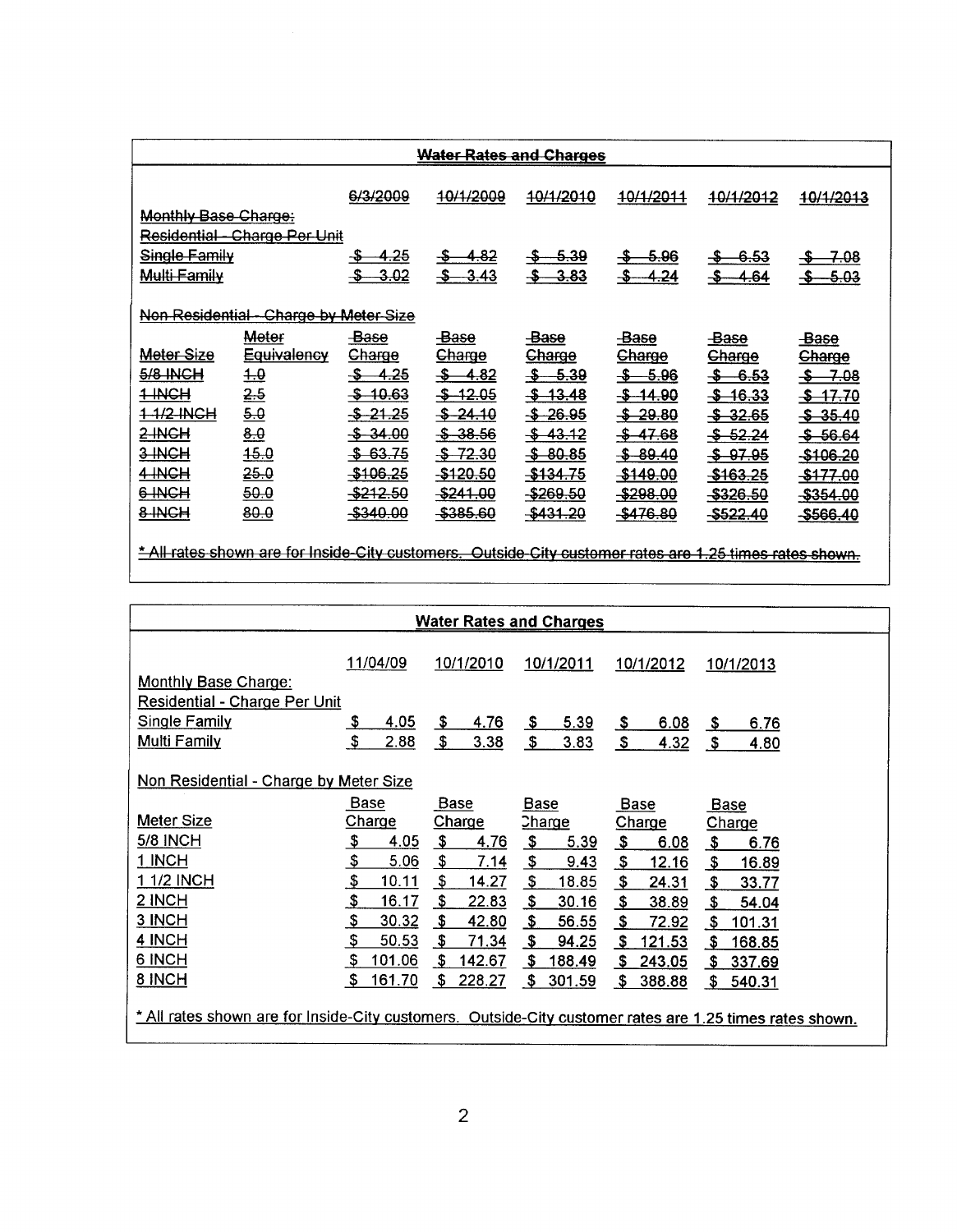#### $\hat{\mathbf{x}}$  $\star$  $\star$

C) In addition to the base charge, every user shall pay for all water used at the following applicable rates <del>per 133.7 cubic feet or 1,000 gallons as of</del>

|                                              |                                  |                                                                                                 |                                                                                            | <b>Water Rates and Charges</b>                                                               |                                                                                                                                                                                     |                                                                                                |  |  |  |
|----------------------------------------------|----------------------------------|-------------------------------------------------------------------------------------------------|--------------------------------------------------------------------------------------------|----------------------------------------------------------------------------------------------|-------------------------------------------------------------------------------------------------------------------------------------------------------------------------------------|------------------------------------------------------------------------------------------------|--|--|--|
|                                              | Flow (CCF)                       | 6/3/2009                                                                                        | 10/1/2009                                                                                  | 10/1/2010                                                                                    | 40/1/2011 10/12012                                                                                                                                                                  | 10/1/2013                                                                                      |  |  |  |
|                                              | <b>Single Family Residential</b> |                                                                                                 |                                                                                            |                                                                                              |                                                                                                                                                                                     |                                                                                                |  |  |  |
| <b>From: To:</b><br>ρ<br>5<br>40<br>45<br>20 | 4<br>9<br>14<br>49<br>And        | <b>Elow Rate</b><br>per-CCF<br>$$ -1.69$<br>$$ -3.38$<br>$$ -5.07$<br>$$ -5.91$<br>Over \$ 6.75 | <b>Flow Rate</b><br>per CCF<br>$$ -1.70$<br>$$ -3.40$<br>$$ -5.09$<br>$$ -5.94$<br>$-6.79$ | <b>Flow Rate</b><br>per CCF<br>$$ -2.04$<br>$$ -4.07$<br>$$ -6.10$<br>$$ -7.12$<br>$$ -8.14$ | <b>Elow Rate Flow Rate</b><br>per CCF<br>per CCF<br>$$ -2.33$<br>$$ -2.18$<br>$$ -4.66$<br>$$ -4.35$<br>$$ -6.99$<br>$$ -6.53$<br>$$ -8.15$<br>$$ -7.61$<br>$$ -0.32$<br>$$ - 8.70$ | <b>Flow Rate</b><br>-per-CCF<br>$$ -2.50$<br>$$ -5.00$<br>$$ -7.50$<br>$$ -8.75$<br>$$ -10.00$ |  |  |  |
|                                              |                                  | <b>Multi Family Residential</b>                                                                 |                                                                                            |                                                                                              |                                                                                                                                                                                     |                                                                                                |  |  |  |
|                                              |                                  | Ranges Shall Be Adjusted By Unit Count                                                          |                                                                                            |                                                                                              |                                                                                                                                                                                     |                                                                                                |  |  |  |
| <b>From: To:</b>                             |                                  | <b>Flow Rate</b><br>per CCF                                                                     | Flow Rate<br>per CCF                                                                       | Flow Rate<br>per-CCF                                                                         | <b>Flow Rate</b><br><b>Flow Rate</b><br>per-CCF<br>per CCF                                                                                                                          | <b>Flow Rate</b><br>-per-CCF                                                                   |  |  |  |
| p                                            | $\ddot{\bm{3}}$                  | $$ -1.69$                                                                                       | $$ -1.70$                                                                                  | $$ -2.04$                                                                                    | $$ -2.18$<br>$$ -2.33$                                                                                                                                                              | \$ 2.50                                                                                        |  |  |  |
|                                              | 6                                | $$ -3.38$                                                                                       | $$ -3.40$                                                                                  | \$4.07                                                                                       | $$ -4.66$<br>$$ -4.35$                                                                                                                                                              | $$ -5.00$                                                                                      |  |  |  |
| $\frac{4}{7}$                                | 40                               | $$ -5.07$                                                                                       | $$ -5.09$                                                                                  | $$ -6.10$                                                                                    | \$6.53<br>\$ 6.99                                                                                                                                                                   | $$ -7.50$                                                                                      |  |  |  |
| 44                                           | 43                               | \$ 5.91                                                                                         | $$ -5.94$                                                                                  | $$ -7.12$                                                                                    | $$ -7.61$<br>$$ -8.15$                                                                                                                                                              | $$ -8.75$                                                                                      |  |  |  |
| 44                                           | And                              | Over \$ 6.75                                                                                    | \$6.79                                                                                     | $$ -8.14$                                                                                    | $-5 - 0.32$<br>$$ -8.70$                                                                                                                                                            | $$ -10.00$                                                                                     |  |  |  |
|                                              |                                  | Non Residential - 5/8 INGH METER                                                                |                                                                                            |                                                                                              |                                                                                                                                                                                     |                                                                                                |  |  |  |
|                                              |                                  | <b>Elow Rate</b>                                                                                | <b>Elow Rate</b>                                                                           | <b>Elow Rate</b>                                                                             | <b>Elow Rate</b><br><b>Elow Rate</b>                                                                                                                                                | <b>Elow Rate</b>                                                                               |  |  |  |
| From: To:                                    |                                  | per CCF                                                                                         | per-CCF                                                                                    | per CCF                                                                                      | per CCF<br>per-CCF                                                                                                                                                                  | -per-CCF                                                                                       |  |  |  |
| o                                            | 4                                | $$ -3.38$                                                                                       | \$3,40                                                                                     | \$ 4.07                                                                                      | $$ -4.35$<br>$$ -4.66$                                                                                                                                                              | $$ -5.00$                                                                                      |  |  |  |
| 5                                            | $\mathbf{g}$                     | $$ -3.38$                                                                                       | \$3,40                                                                                     | $$ -4.07$                                                                                    | $$ -4.66$<br>$$ -4.35$                                                                                                                                                              | $$ -5.00$                                                                                      |  |  |  |
| 40                                           | 44                               | $$ -5.07$                                                                                       | $$ -5.09$                                                                                  | $$ -6.10$                                                                                    | \$6.99<br>$$-6.53$                                                                                                                                                                  | $$ -7.50$                                                                                      |  |  |  |
| 45                                           | 49                               | \$ 5.91                                                                                         | $$ -5.94$                                                                                  | $$ -7.12$                                                                                    | \$8.15<br>$$ -7.61$                                                                                                                                                                 | $$ -8.75$                                                                                      |  |  |  |
| 20                                           | And                              | Over \$ 6.75                                                                                    | \$ 6.79                                                                                    | $$ -8.14$                                                                                    | $$ -0.32$<br>$$ -8.70$                                                                                                                                                              | $$ -10.00$                                                                                     |  |  |  |
|                                              |                                  | Non Residential - 1 INCH METER                                                                  |                                                                                            |                                                                                              |                                                                                                                                                                                     |                                                                                                |  |  |  |
|                                              |                                  | <b>Flow Rate</b>                                                                                | <b>Flow Rate</b>                                                                           | <b>Flow Rate</b>                                                                             | Flow-Rate<br>Flow Rate                                                                                                                                                              | Flow Rate                                                                                      |  |  |  |
| <b>From: To:</b>                             |                                  | per CCF                                                                                         | per CCF                                                                                    | per-CCF                                                                                      | per-CCF<br>-per-CCF                                                                                                                                                                 | per CCF                                                                                        |  |  |  |
| o                                            | 40                               | \$3.38                                                                                          | \$3.40                                                                                     | \$ 4.07                                                                                      | \$4.35<br>$-5 - 4.66$                                                                                                                                                               | $-5 - 5.00$                                                                                    |  |  |  |
| $ 11\rangle$                                 | 23                               | $$ -3.38$                                                                                       | $$ -3.40$                                                                                  | $$ -4.07$                                                                                    | \$4.35<br>\$ 4.66                                                                                                                                                                   | $\frac{1}{2}$ 5.00                                                                             |  |  |  |
| 24                                           | 35                               | $$ -5.07$                                                                                       | $$-5.09$                                                                                   | $\frac{1}{2}$ 6.10                                                                           | $$-6.53$ $$-6.99$                                                                                                                                                                   | $$ -7.50$                                                                                      |  |  |  |
| 36                                           | 48                               | $$ -5.91$                                                                                       | $$ -5.94$                                                                                  | $$ -7.12$                                                                                    | $$ -7.61$<br>$$-8.15$                                                                                                                                                               | $$ -8.75$                                                                                      |  |  |  |
| 49.                                          |                                  | And Over \$ 6.75                                                                                | $$-6.79$                                                                                   | $$-8.14$                                                                                     | $$ -8.70$<br>$-$ \$ $-$ 0.32                                                                                                                                                        | \$40.00                                                                                        |  |  |  |
|                                              |                                  | Non Residential - 1 1/2 INCH METER                                                              |                                                                                            |                                                                                              |                                                                                                                                                                                     |                                                                                                |  |  |  |
|                                              |                                  | <b>Flow Rate</b>                                                                                | <b>Flow Rate</b>                                                                           | Flow Rate                                                                                    | <b>Flow Rate</b><br><del>Flow Rate</del>                                                                                                                                            | <b>Flow Rate</b>                                                                               |  |  |  |
| From: $F_{\theta}$ :                         |                                  | per CCF per CCF                                                                                 |                                                                                            | per-CCF                                                                                      | per CCF<br>per-CCF                                                                                                                                                                  | per CCF                                                                                        |  |  |  |
| þ                                            | 20                               | $$ -3.38$                                                                                       | $\frac{1}{2}$ 3.40                                                                         | $$ -4.07$                                                                                    | $$ -4.35$<br>$$ -4.66$                                                                                                                                                              | $$ -5.00$                                                                                      |  |  |  |
| 24                                           | 45                               | $$ -3.38$                                                                                       | $$ -3.40$                                                                                  | $$ -4.07$                                                                                    | $$ -4.35$<br>$$ -4.66$                                                                                                                                                              | $$ -5.00$                                                                                      |  |  |  |
| 46                                           | 70                               | \$ 5.07                                                                                         | $$ -5.09$                                                                                  | $$ -6.10$                                                                                    | \$6.99<br>\$6.53                                                                                                                                                                    | $$ -7.50$                                                                                      |  |  |  |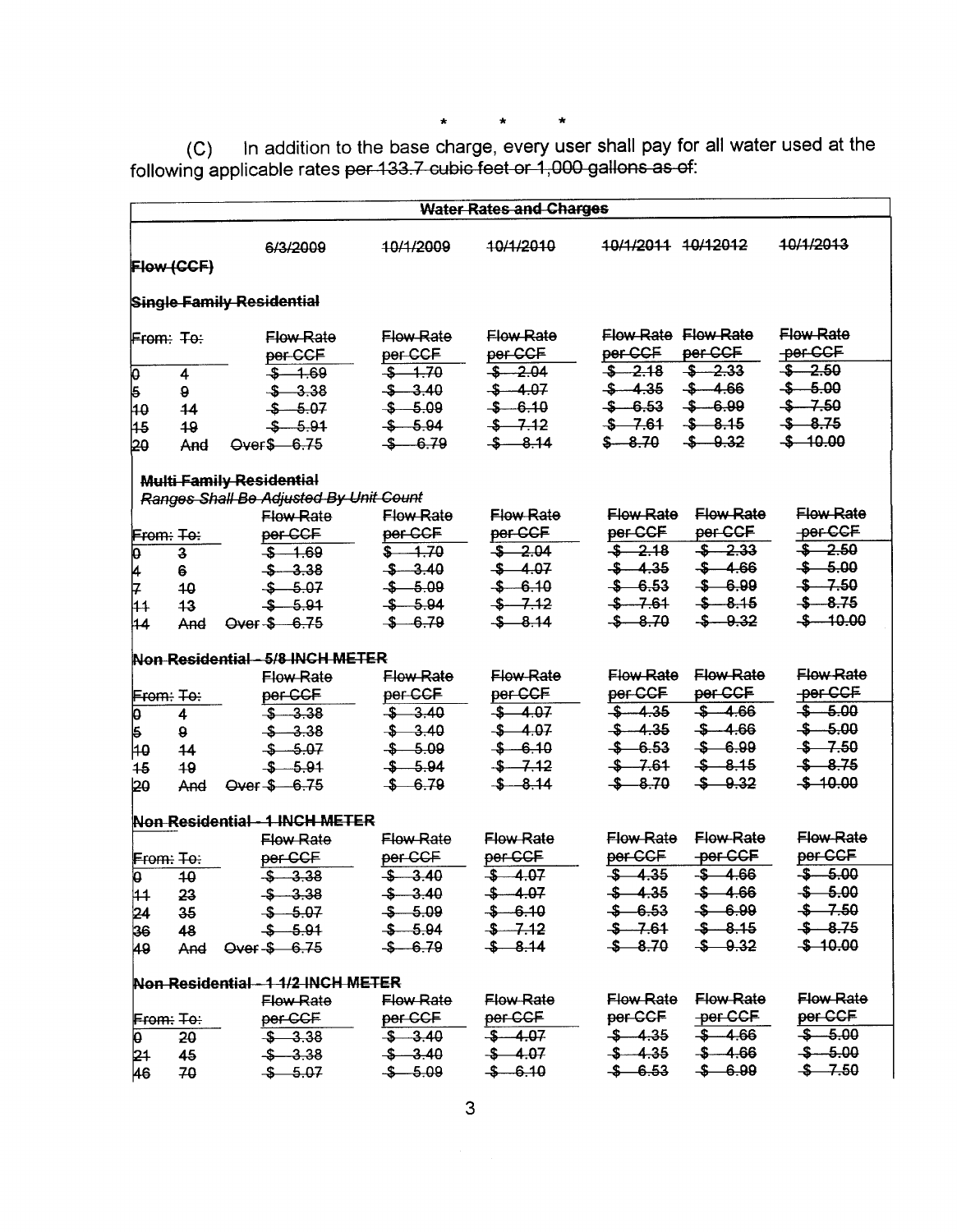| 74                   | 95               | $$ -5.91$                                                                                                | $$ -5.94$        | $-5 - 7.12$      | $$ -7.61$        | $$ -8.15$        | $-8.75$          |
|----------------------|------------------|----------------------------------------------------------------------------------------------------------|------------------|------------------|------------------|------------------|------------------|
| 96                   | And              | Over \$ 6.75                                                                                             | $$ -6.79$        | $$ -8.14$        | $$ -8.70$        | $$ -0.32$        | $$ -10.00$       |
|                      |                  | Non Residential - 2 INCH METER                                                                           |                  |                  |                  |                  |                  |
|                      |                  | Flow Rate                                                                                                | <b>Elow Rate</b> | <b>Flow Rate</b> | <b>Flow Rate</b> | <b>Elow Rate</b> | <b>Flow Rate</b> |
| <b>From: To:</b>     |                  | per-CCF                                                                                                  | per CCF          | per CCF          | -per-CCF         | per CCF          | -per-CCF         |
| þ                    | 32               | \$3.38                                                                                                   | \$3,40           | $-4.07$          | $-5 - 4.35$      | \$ 4.66          | $$ -5.00$        |
| 33                   | 72               | $$ -3.38$                                                                                                | $$ -3.40$        | $$ -4.07$        | $$ -4.35$        | $-5 - 4.66$      | $$ -5.00$        |
| 73                   | 412              | $$ -5.07$                                                                                                | $$ -5.09$        | $$ -6.10$        | $$ -6.53$        | $$ -6.99$        | $$ -7.50$        |
| 443                  | 452              | $$ -5.91$                                                                                                | $$ -5.94$        | $$ -7.12$        | $-5 - 7.61$      | $$ -8.15$        | $$ -8.75$        |
| 453                  | And              | Over \$ - 6.75                                                                                           | $$ -6.79$        | $$ -8.14$        | $$ -8.70$        | $$ -0.32$        | $$ -10.00$       |
|                      |                  | Non Residential - 3 INCH METER                                                                           |                  |                  |                  |                  |                  |
|                      |                  | Flow Rate                                                                                                | <b>Flow Rate</b> | Flow Rate per    | Flow Rate        | <b>Flow Rate</b> | <b>Flow Rate</b> |
| From: <del>To:</del> |                  | per-CCF                                                                                                  | per CCF          | <b>CCF</b>       | per CCF          | -per-CCF         | -per-CCF         |
| ρ                    | 60               | \$3,38                                                                                                   | \$3,40           | $$ -4.07$        | \$4.35           | $$ -4.66$        | $-5 - 5.00$      |
| 61                   | 435              | \$3.38                                                                                                   | $$ -3.40$        | $$-.4.07$        | $$ -4.35$        | $$ -4.66$        | $$ -5.00$        |
| 136                  | 210              | $$ -5.07$                                                                                                | $$ -5.09$        | \$6.10           | $$-6.53$         | $$ -6.99$        | $$ -7.50$        |
| 211                  | 285              | \$ 5.91                                                                                                  | \$ 5.94          | \$7.12           | $$ -7.61$        | $$ -8.15$        | $$ -8.75$        |
| 286                  | And              | Over \$ 6.75                                                                                             | $$ -6.79$        | $$ -8.14$        | \$8.70           | $$ -0.32$        | $$ -10.00$       |
|                      |                  | Non Residential - 4 INCH METER                                                                           |                  |                  |                  |                  |                  |
|                      |                  | <b>Flow Rate</b>                                                                                         | Flow Rate        | Flow Rate per    | <b>Flow Rate</b> | <b>Flow Rate</b> | <b>Flow Rate</b> |
| From: To:            |                  | per-CCF                                                                                                  | per CCF          | CCF              | -per-CCF         | per-CCF          | -per-CCF         |
| o                    | 400              | $$ -3.38$                                                                                                | \$3.40           | \$4.07           | $$ -4.35$        | $$ -4.66$        | $$ -5.00$        |
| 101                  | 225              | $$ -3.38$                                                                                                | \$3.40           | $$ -4.07$        | \$4.35           | $$ -4.66$        | $$ -5.00$        |
| 226                  | 350              | $$ -5.07$                                                                                                | $$ -5.09$        | $$ -6.10$        | $-6.53$          | $$ -6.99$        | $$ -7.50$        |
| 351                  | 475              | $$ -5.91$                                                                                                | $$ -5.94$        | $$ -7.12$        | $$ -7.61$        | $$ -8.15$        | $$ -8.75$        |
| 476                  | And              | Over \$ 6.75                                                                                             | $$-6.79$         | $$ -8.14$        | $$ -8.70$        | $$ -0.32$        | $$ -10.00$       |
|                      |                  | Non Residential - 6 INCH METER                                                                           |                  |                  |                  |                  |                  |
|                      |                  | <b>Flow Rate</b>                                                                                         | Flow Rate        | Flow Rate per    | <b>Elow Rate</b> | <b>Elow Rate</b> | <b>Elow Rate</b> |
|                      | <b>From: To:</b> | per-CCF                                                                                                  | per CCF          | CCE              | per CCF          | per CCF          | -per-CCF         |
| o                    | 200              | \$3.38                                                                                                   | \$3.40           | $$ -4.07$        | $$ -4.35$        | $$ -4.66$        | $$ -5.00$        |
| 201                  | 450              | $$ -3.38$                                                                                                | $-5 - 3.40$      | $$ -4.07$        | $$ -4.35$        | $-5 - 4.66$      | $$ -5.00$        |
| 451                  | 700              | $$ -5.07$                                                                                                | $$ -5.09$        | $$ -6.10$        | $$-6.53$         | $$ -6.99$        | $$ -7.50$        |
| 704                  | 950              | \$ 5.91                                                                                                  | $$ -5.94$        | $$ -7.12$        | $$ -7.61$        | $$ -8.15$        | $$ -8.75$        |
| 951                  | And              | Over \$ 6.75                                                                                             | $$-6.79$         | $$ -8.14$        | $-8 - 8.70$      | $$ -0.32$        | $$ -10.00$       |
|                      |                  | Non Residential - 8 INCH METER                                                                           |                  |                  |                  |                  |                  |
|                      |                  | <b>Elow Rate</b>                                                                                         | <b>Flow Rate</b> | Flow Rate per    | Flow Rate        | Flow Rate        | <b>Flow Rate</b> |
|                      | From: To:        | per-CCF                                                                                                  | per CCF          | <b>CCF</b>       | per-CCF          | per CCF          | -per-CCF         |
| p                    | 320              | $$ -3.38$                                                                                                | \$3.40           | $$ -4.07$        | $$ -4.35$        | $-5 - 4.66$      | $-5.00$          |
| 321                  | 720              | $$ -3.38$                                                                                                | \$3.40           | $$ -4.07$        | $$ -4.35$        | $-5 - 4.66$      | $$ -5.00$        |
| 721                  | 4420             | $$ -5.07$                                                                                                | \$ 5.09          | \$6.10           | $$ -6.53$        | \$6.99           | $$ -7.50$        |
|                      | 1121 1520        | \$ 5.91                                                                                                  | $$ -5.94$        | $$ -7.12$        | $$ -7.61$        | $$ -8.15$        | $$ -8.75$        |
| 1521                 | And              | Over \$ 6.75                                                                                             | $$ -6.79$        | $$ -8.14$        | $-$ \$ $-$ 8.70  | $$ -0.32$        | \$40.00          |
|                      |                  | * All rates shown are for Inside-City customers. Outside-City customer rates are 1.25 times rates shown. |                  |                  |                  |                  |                  |
|                      |                  | $*$ CCE = 100 cubic feet                                                                                 |                  |                  |                  |                  |                  |

CCF = 100 cubic feet<br>The flow rate for each range will apply to monthly flow that is equal to or greater than the minimum of the range but loss than the minimum of the next higher range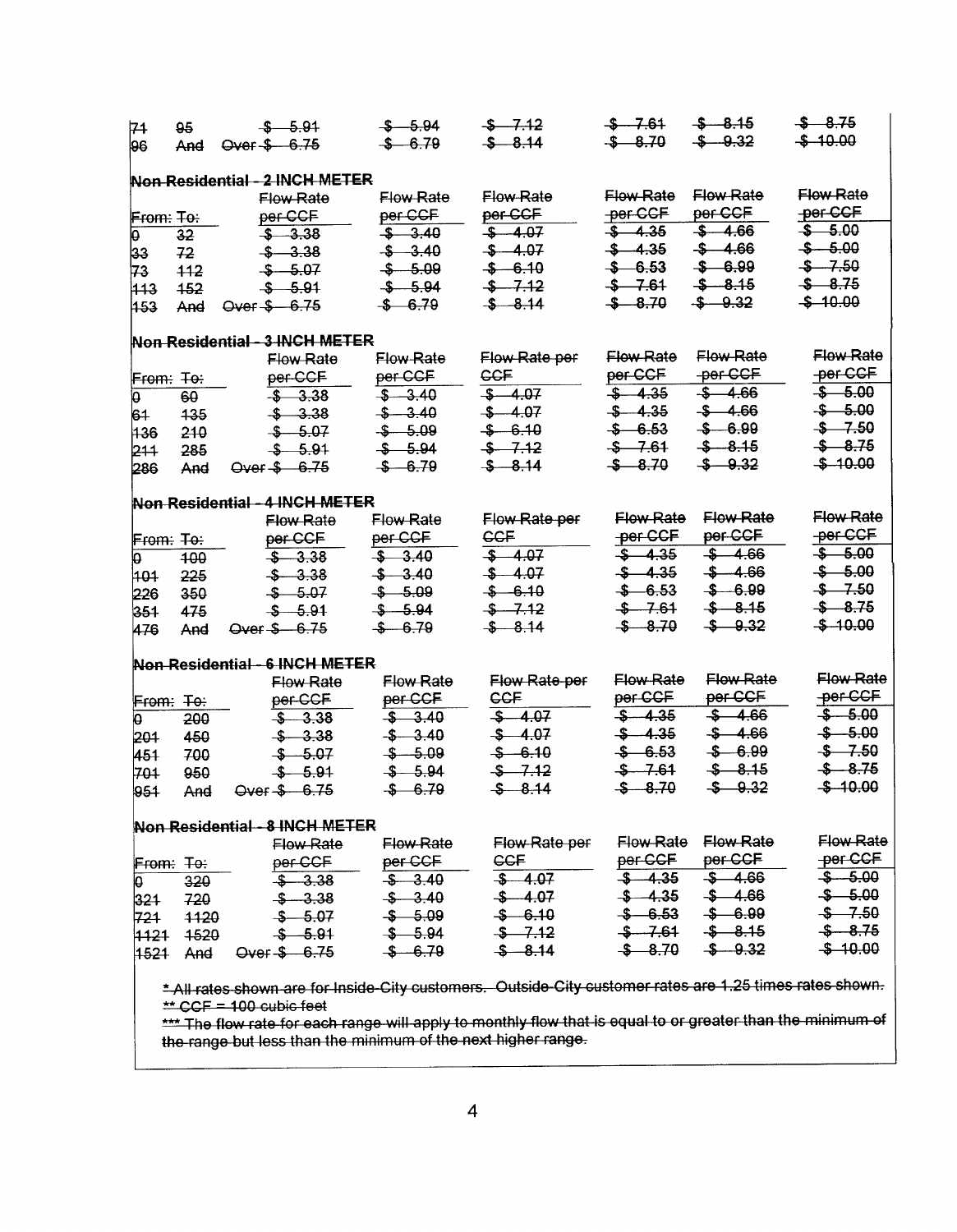|                                                      |                                                                                                                                                                                                                  |                                                                               |                                                                               | <b>Water Rates and Charges</b>                                                                                 |                                                                                                                                                                                                |                                                           |  |
|------------------------------------------------------|------------------------------------------------------------------------------------------------------------------------------------------------------------------------------------------------------------------|-------------------------------------------------------------------------------|-------------------------------------------------------------------------------|----------------------------------------------------------------------------------------------------------------|------------------------------------------------------------------------------------------------------------------------------------------------------------------------------------------------|-----------------------------------------------------------|--|
| Flow                                                 |                                                                                                                                                                                                                  | 11/04/09                                                                      | 10/1/2010                                                                     | 10/1/2011                                                                                                      | 10/12012 10/1/2013                                                                                                                                                                             |                                                           |  |
| Cubic Feet                                           | <b>Single Family Residential</b>                                                                                                                                                                                 |                                                                               |                                                                               |                                                                                                                |                                                                                                                                                                                                |                                                           |  |
| From: To:<br>$\overline{0}$<br>501<br>1001<br>2001   | 500<br>1000<br>1500<br>1501 2000<br>And Over                                                                                                                                                                     | <b>Flow Rate</b><br>per CCF<br>\$1.70<br>\$3.40<br>\$4.25<br>\$5.10<br>\$5.95 | <b>Flow Rate</b><br>per CCF<br>\$2.02<br>\$4.03<br>\$5.03<br>\$6.04<br>\$7.04 | <b>Flow Rate</b><br>per CCF<br>\$2.14<br>\$4.28<br>\$5.35<br>\$6.41<br>\$7.48                                  | <b>Flow Rate Flow Rate</b><br>per CCF<br>\$2.27<br>\$4.54<br>\$5.68<br>\$6.81<br>\$7.95                                                                                                        | per CCF<br>\$2.41<br>\$4.82<br>\$6.03<br>\$7.23<br>\$8.44 |  |
| Cubic Feet                                           | <b>Multi Family Residential</b>                                                                                                                                                                                  | Ranges Shall Be Adjusted By Unit Count                                        |                                                                               |                                                                                                                |                                                                                                                                                                                                |                                                           |  |
|                                                      |                                                                                                                                                                                                                  | <b>Flow Rate</b><br>per CCF                                                   | Flow Rate<br>per CCF                                                          | <b>Flow Rate</b><br>per CCF                                                                                    | <b>Flow Rate Flow Rate</b><br>per CCF per CCF                                                                                                                                                  |                                                           |  |
| From:<br>$\overline{0}$<br><u>401</u><br>701<br>1401 | <u>To:</u><br>400<br>700<br>1100<br>1101 1400<br>And Over                                                                                                                                                        | \$1.70<br>\$3.40<br>\$4.25<br>\$5.10<br>\$5.95                                | \$2.02<br>\$4.03<br>\$5.03<br>\$6.04<br>\$7.04                                | \$2.14<br>\$4.28<br>\$5.35<br>\$6.41<br>\$7.48                                                                 | \$2.27<br>\$4.54<br>\$5.68<br>\$6.81<br>\$7.95                                                                                                                                                 | \$2.41<br>\$4.82<br>\$6.03<br>\$7.23<br>\$8.44            |  |
|                                                      | Non Residential<br><b>Flow Charges By Block</b>                                                                                                                                                                  |                                                                               |                                                                               |                                                                                                                |                                                                                                                                                                                                |                                                           |  |
| Block 1<br>Block 2                                   |                                                                                                                                                                                                                  | 11/04/09<br>\$3.40<br>\$4.25                                                  | 10/1/2010<br>\$4.03<br>\$5.03                                                 | 10/1/2011<br>\$4.28<br>\$5.35                                                                                  | 10/1/2012 10/1/2013<br>\$4.54<br>\$5.68                                                                                                                                                        | \$4.82<br><u>\$6.03</u>                                   |  |
|                                                      |                                                                                                                                                                                                                  |                                                                               |                                                                               | * See Non Residential Block Range Table below for specific block ranges                                        |                                                                                                                                                                                                |                                                           |  |
|                                                      | <b>COMMERCIAL - 5/8 INCH</b><br><b>COMMERCIAL - 1 INCH</b><br><b>COMMERCIAL - 2 INCH</b><br><b>COMMERCIAL - 3 INCH</b><br><b>COMMERCIAL - 4 INCH</b><br><b>COMMERCIAL - 6 INCH</b><br><b>COMMERCIAL - 8 INCH</b> | <b>Customer Class - Meter Size</b><br>COMMERCIAL - 1 1/2 INCH                 |                                                                               | <b>Cubic Feet</b><br>Block 1<br>9,000<br>15,200<br>53,500<br>50,200<br>203,900<br>69,500<br>103,800<br>152,100 | Block 2<br>All Usage Above 9,000<br>All Usage Above 15,200<br>All Usage Above 53,500<br>All Usage Above 50,200<br>All Usage Above 69,500<br>All Usage Above 103,800<br>All Usage Above 152,100 | All Usage Above 203,900                                   |  |
|                                                      | <b>GOVERNMENT - 1 INCH</b>                                                                                                                                                                                       | GOVERNMENT - 5/8 INCH<br>GOVERNMENT - 1 1/2 INCH                              |                                                                               | 5,900<br>8,900<br>45,000                                                                                       | All Usage Above 5,900<br>All Usage Above 8,900<br>All Usage Above 45,000                                                                                                                       |                                                           |  |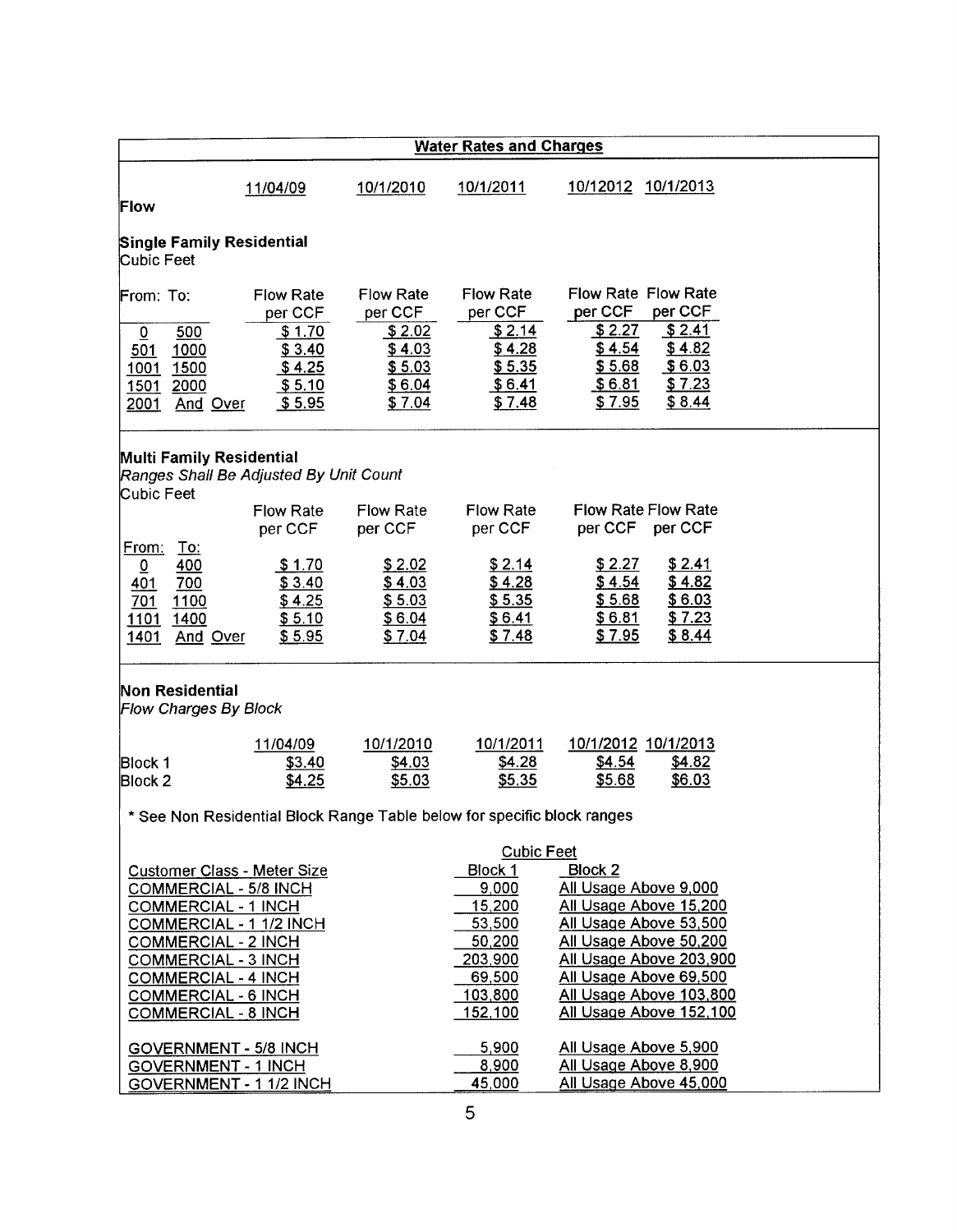| <b>GOVERNMENT - 2 INCH</b>    | 172,100 | All Usage Above 172,100 |
|-------------------------------|---------|-------------------------|
| <b>GOVERNMENT - 3 INCH</b>    | 103,200 | All Usage Above 103,200 |
| <b>GOVERNMENT - 4 INCH</b>    | 47,600  | All Usage Above 47,600  |
| GOVERNMENT - 6 INCH           | 135,000 | All Usage Above 135,000 |
|                               |         |                         |
| <b>HOTEL MOTEL - 5/8 INCH</b> | 10,200  | All Usage Above 10,200  |
| <b>HOTEL MOTEL - 1 INCH</b>   | 11,900  | All Usage Above 11,900  |
| HOTEL MOTEL - 1 1/2 INCH      | 28,000  | All Usage Above 28,000  |
| <b>HOTEL MOTEL - 2 INCH</b>   | 46,900  | All Usage Above 46,900  |
| <b>HOTEL MOTEL - 3 INCH</b>   | 59,000  | All Usage Above 59,000  |
| <b>HOTEL MOTEL - 4 INCH</b>   | 204,700 | All Usage Above 204,700 |
| <b>HOTEL MOTEL - 8 INCH</b>   | 642,000 | All Usage Above 642,000 |
|                               |         |                         |
| SCHOOLS - 5/8 INCH            | 2,700   | All Usage Above 2,700   |
| SCHOOLS - 2 INCH              | 59,300  | All Usage Above 59,300  |
| <b>SCHOOLS - 3 INCH</b>       | 48,300  | All Usage Above 48,300  |
| <b>SCHOOLS - 4 INCH</b>       | 132,300 | All Usage Above 132,300 |
| SCHOOLS - 6 INCH              | 95,100  | All Usage Above 95,100  |
|                               |         |                         |
| <b>HOSPITALS - 5/8 INCH</b>   | 10,300  | All Usage Above 10,300  |
| <b>HOSPITALS - 1 INCH</b>     | 4,900   | All Usage Above 4,900   |
| HOSPITALS - 1 1/2 INCH        | 9,600   | All Usage Above 9,600   |
| <b>HOSPITALS - 2 INCH</b>     | 15,300  | All Usage Above 15,300  |
| <b>HOSPITALS - 4 INCH</b>     | 611,900 | All Usage Above 611,900 |
| HOSPITALS - 6 INCH            | 102,200 | All Usage Above 102,200 |
| <b>HOSPITALS - 8 INCH</b>     | 607,000 | All Usage Above 607,000 |
|                               |         |                         |

See Non Residential Block Range Table below for specific block ranges

| <b>Irrigation Rates and Charges</b>    |                                      |                              |                               |                              |                        |                              |                      |  |
|----------------------------------------|--------------------------------------|------------------------------|-------------------------------|------------------------------|------------------------|------------------------------|----------------------|--|
|                                        |                                      | 6/3/2009                     | 40/1/2009                     | 40/1/2010                    | 10/1/2011              | 10/1/2012                    | <del>10/1/2013</del> |  |
| <b>Monthly Base Charge.</b>            |                                      |                              |                               |                              |                        |                              |                      |  |
|                                        | <b>Residential - Charge Per Unit</b> |                              |                               |                              |                        |                              |                      |  |
| Single Family                          |                                      | 4.25<br>-\$                  | 4.82<br>-5-                   | 5.39                         | -5.96<br>$\frac{2}{2}$ | -6.53                        | 7.08                 |  |
| Multi-Family                           |                                      | <del>3.02</del>              | $-3.43$<br>$\clubsuit$        | 3.83                         | 4.24<br>-\$            | 4.64<br>-S                   | 5.03                 |  |
|                                        |                                      |                              |                               |                              |                        |                              |                      |  |
| Non Residential - Charge by Meter Size |                                      |                              |                               |                              |                        |                              |                      |  |
|                                        |                                      |                              |                               |                              |                        |                              |                      |  |
|                                        |                                      |                              |                               |                              |                        |                              |                      |  |
|                                        | Meter                                |                              |                               |                              |                        |                              | -Base                |  |
| Meter-Size                             | <b>Equivalency</b>                   | <b>Base</b><br><b>Charge</b> | Base                          | <b>Base</b><br><b>Charge</b> | Base<br><b>Charge</b>  | <b>Base</b><br><b>Charge</b> | <u>Charge</u>        |  |
| 5/8 INCH                               | 4.0                                  | <u>4.25</u><br>-\$-          | Charge<br>-\$-<br><u>4.82</u> | $-5.39$<br>-\$–              | -\$⊢<br>5.96           | -\$—<br>-6.53                | -7.08<br>-\$–        |  |
| 1 INCH                                 |                                      | <del>10.63</del><br>-\$-     | $$-12.05$                     | \$43.48                      | $$ -14.90$             | $$-16.33$                    | \$17.70              |  |
| 1-1/2 INCH                             | 2.5                                  | $$ -21.25$                   | \$24.10                       | $-$ \$ 26.95                 | $$ -29.80$             | \$32.65                      | \$35.40              |  |
| <b>2-INCH</b>                          | 5.0                                  | $-$ \$ 34.00                 | \$38.56                       | \$43.12                      | $-5 - 47.68$           | <del>\$52.24</del>           | <del>\$56.64</del>   |  |
| 3-INCH                                 | 8.0<br>45.0                          | \$63.75                      | \$72.30                       | \$80.85                      | \$89.40                | <del>\$ 97.95</del>          | <del>-\$106.20</del> |  |
| 4-INCH                                 | 25.0                                 | \$106.25                     | <del>\$120.50</del>           | <del>\$134.75</del>          | \$149.00               | \$163.25                     | \$177.00             |  |
| 6-INCH                                 | 50.0                                 | <del>-\$212.50</del>         | $-$ \$241.00                  | \$269.50                     | \$298.00               | -\$326.50                    | -\$354.00            |  |

\* All rates shown are for Inside-City customers.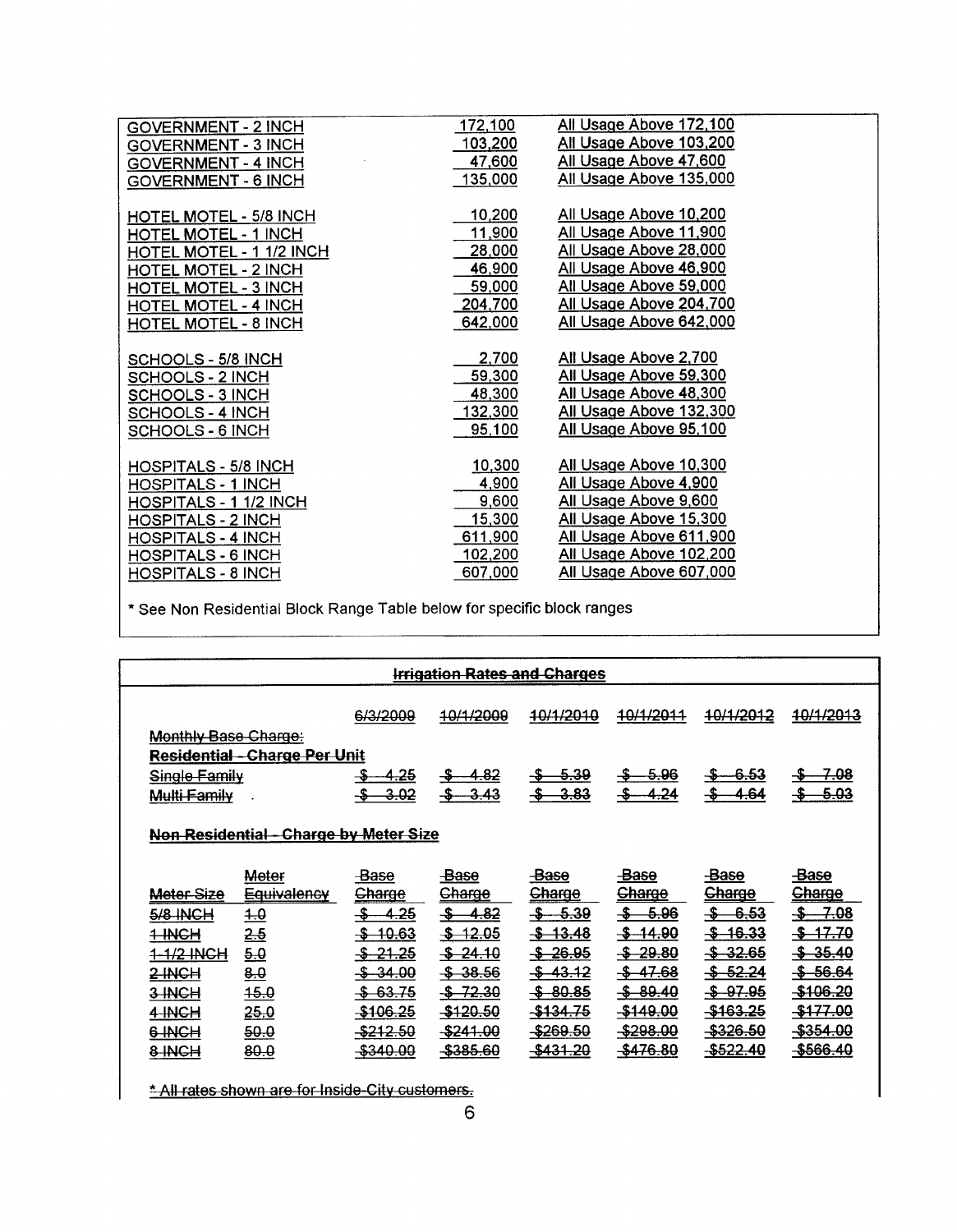Outside City customer rates are 1.25 times rates shown.

| <u> Irrigation Rates and Charges</u> |                                  |                             |                             |                             |                             |                      |                                 |  |
|--------------------------------------|----------------------------------|-----------------------------|-----------------------------|-----------------------------|-----------------------------|----------------------|---------------------------------|--|
| Flow (CCF)                           |                                  | 6/3/2009                    | 10/1/2009                   | 10/1/2010                   | 10/1/2011                   | 10/1/2012            | 10/1/2013                       |  |
|                                      | <b>Single Family Residential</b> |                             |                             |                             |                             |                      |                                 |  |
| <del>From:</del>                     | ∓e÷                              | <b>Flow Rate</b><br>per-CCF | <b>Flow Rate</b><br>per-CCF | <b>Flow Rate</b><br>per CCF | <b>Flow Rate</b><br>per CCF | Flow Rate<br>per-CCF | <del>Flow Rate</del><br>per CCF |  |
| $\overline{\mathbf{e}}$              | $\overline{14}$                  | -5.07<br>-5                 | $$-.69$                     | -6.10<br>-\$                | 6.53                        | <del>6.00 -</del>    | $-7.50$<br>$-\frac{\pi}{2}$     |  |
| $\frac{45}{10}$                      | $\frac{19}{10}$                  | -5.91                       | -- 5.94                     | <u>-7.12</u><br>-\$         | $-7.61$<br>-5-              | -8.15<br>-56         | $-8.75$                         |  |
| $\frac{20}{3}$                       | And Over                         | $-6.75$<br>-\$              | $$ -6.79$                   | -8.14<br>-->                | $-8.70$<br>-S-              | -9.32<br>-\$⊢        | \$40.00                         |  |

| <b>Irrigation Rates and Charges</b>                                                                         |                         |                          |                           |                         |                             |  |  |  |  |
|-------------------------------------------------------------------------------------------------------------|-------------------------|--------------------------|---------------------------|-------------------------|-----------------------------|--|--|--|--|
|                                                                                                             | 11/4/2009               | 10/1/2010                | 10/1/2011                 | 10/1/2012               | <u>10/1/2013</u>            |  |  |  |  |
| <b>Monthly Base Charge:</b><br><b>Residential - Charge Per Unit</b><br><b>Single Family</b><br>Multi Family | <u>\$4.05</u><br>\$2.88 | \$4.76<br>\$3.38         | \$5.39<br>\$3.83          | <u>\$6.08</u><br>\$4.32 | <u>\$6.76</u><br>\$4.80     |  |  |  |  |
| Non Residential – Charge by Meter Size                                                                      |                         |                          |                           |                         |                             |  |  |  |  |
|                                                                                                             | <b>Base</b>             | Base                     | Base                      | <b>Base</b>             |                             |  |  |  |  |
| Meter Size                                                                                                  | Charge                  | Charge                   | Charge                    | Charge                  | <b>Base Charge</b>          |  |  |  |  |
| <b>5/8 INCH</b>                                                                                             | \$<br>4.05              | \$<br>4.76               | \$5.39                    | S.<br>6.08              | \$<br>6.76                  |  |  |  |  |
| 1 INCH                                                                                                      | 5.06                    | \$<br>7.14               | \$9.43                    | 12.16<br>\$.            | 16.89<br>S                  |  |  |  |  |
| 1 1/2 INCH                                                                                                  | 10.11                   | \$<br>14.27              | \$18.85                   | 24.31<br>\$             | 33.77<br>S.                 |  |  |  |  |
| 2 INCH                                                                                                      | 16.17                   | 22.83                    | \$30.16                   | 38.89<br>S.             | \$54.04                     |  |  |  |  |
| 3 INCH<br>4 INCH                                                                                            | 30.32<br>S.<br>\$50.53  | 42.80<br>S<br>S<br>71.34 | <u>\$56.55</u><br>\$94.25 | \$72.92<br>\$121.53     | <u>\$101.31</u><br>\$168.85 |  |  |  |  |
| 6 INCH                                                                                                      | \$101.06                | \$142.67                 | \$188.49                  | \$243.05                | \$337.69                    |  |  |  |  |
| 8 INCH                                                                                                      | \$161.70                | \$228.27                 | \$301.59                  | \$388.88                | \$540.31                    |  |  |  |  |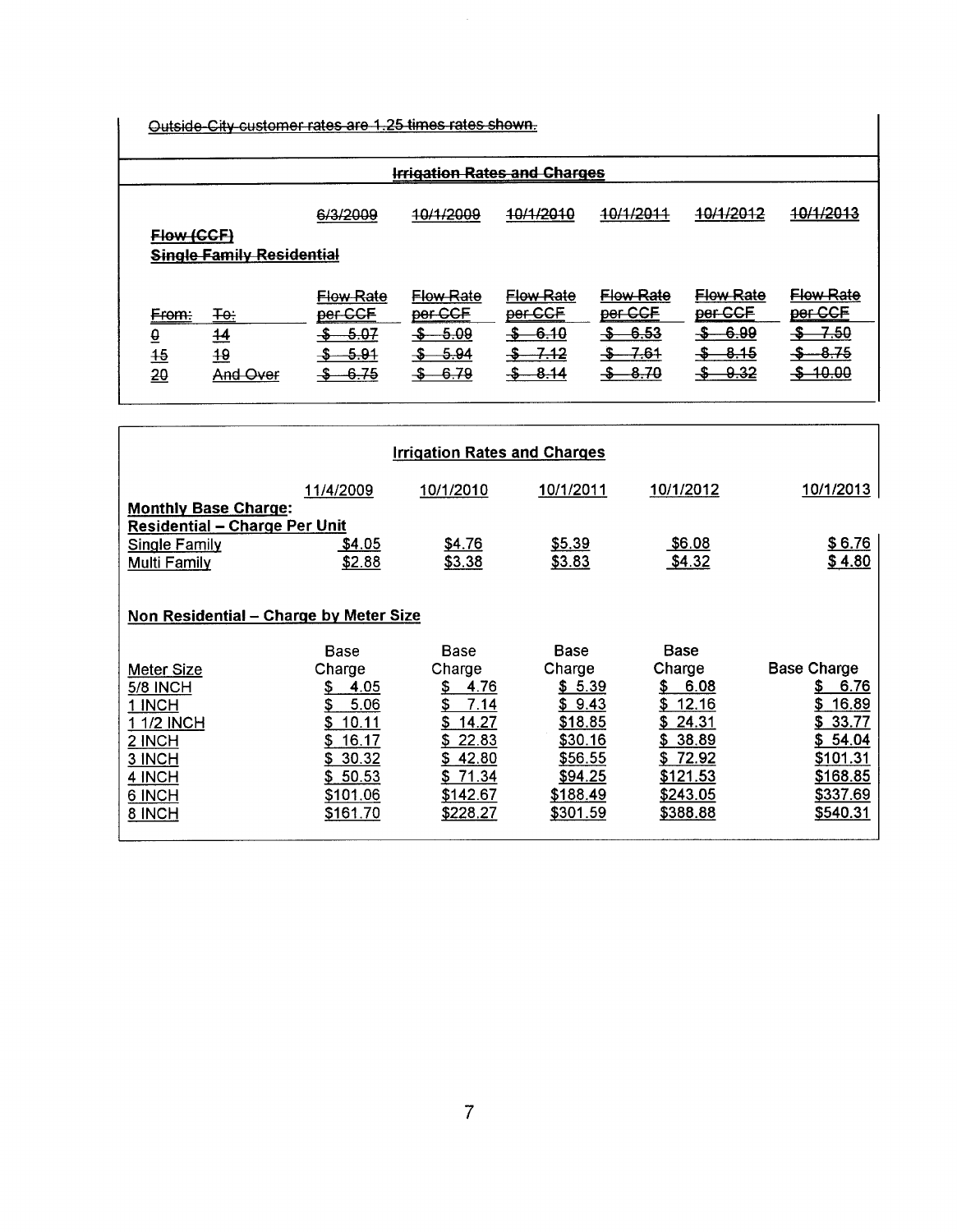| <b>Irrigation Rates and Charges</b> |                                       |                                            |                                       |                                       |                                       |                                       |
|-------------------------------------|---------------------------------------|--------------------------------------------|---------------------------------------|---------------------------------------|---------------------------------------|---------------------------------------|
|                                     |                                       | 11/4/2009                                  | 10/1/2010                             | 10/1/2011                             | 10/1/2012                             | 10/1/2013                             |
|                                     | <b>Flow Rate per CCF:</b>             |                                            |                                       |                                       |                                       |                                       |
|                                     | <b>Single Family Residential</b>      |                                            |                                       |                                       |                                       |                                       |
|                                     | <b>Cubic Feet</b>                     |                                            |                                       |                                       |                                       |                                       |
| From:                               | To:                                   | Flow<br>Rate per<br><b>CCF</b>             | <b>Flow</b><br>Rate per<br><b>CCF</b> | <b>Flow</b><br>Rate per<br><b>CCF</b> | <b>Flow</b><br>Rate per<br><b>CCF</b> | <b>Flow</b><br>Rate per<br><b>CCF</b> |
| $\Omega$                            | 1500                                  | \$4.25                                     | 5.03<br>$\frac{3}{2}$                 | 5.35<br>\$                            | \$5.68                                | \$6.03                                |
| <b>1501</b>                         | 2000                                  | 5.10<br>\$                                 | 6.04<br>\$                            | \$6.41                                | \$6.81                                | 7.23<br>\$                            |
| 2001                                | <b>And Over</b>                       | \$5.95                                     | 7.04<br>\$                            | \$7.48                                | \$7.95                                | \$<br>8.44                            |
|                                     |                                       |                                            |                                       |                                       |                                       |                                       |
|                                     | <b>Multi Family Residential</b>       |                                            |                                       |                                       |                                       |                                       |
|                                     |                                       | <b>Block Ranges Adjusted By Unit Count</b> |                                       |                                       |                                       |                                       |
|                                     | <b>Cubic Feet</b>                     |                                            |                                       |                                       |                                       |                                       |
|                                     |                                       | Flow                                       | <b>Flow</b>                           | <b>Flow</b><br>Rate per               | <b>Flow</b><br>Rate per               | Flow<br>Rate per                      |
| From:                               | To:                                   | Rate per<br><b>CCF</b>                     | Rate per<br><b>CCF</b>                | <b>CCF</b>                            | <b>CCF</b>                            | <b>CCF</b>                            |
| $\overline{0}$                      | 1100                                  | \$4.25                                     | \$5.03                                | \$5.35                                | \$5.68                                | \$6.03                                |
| <u>1101</u>                         | 1400                                  | \$5.10                                     | \$6.04                                | \$6.41                                | \$6.81                                | \$7.23                                |
| 1401                                | And Over                              | \$5.95                                     | \$7.04                                | \$7.48                                | \$7.95                                | \$8.44                                |
|                                     |                                       |                                            |                                       |                                       |                                       |                                       |
|                                     | Non Residential - 5/8 INCH METER      |                                            |                                       |                                       |                                       |                                       |
|                                     | <b>Cubic Feet</b>                     |                                            |                                       |                                       |                                       |                                       |
|                                     |                                       | Flow                                       | Flow                                  | Flow                                  | Flow                                  | Flow                                  |
| From:                               | To:                                   | Rate per<br><b>CCF</b>                     | Rate per<br><b>CCF</b>                | Rate per<br><b>CCF</b>                | Rate per<br><b>CCF</b>                | Rate per<br><b>CCF</b>                |
| $\overline{0}$                      | 1500                                  | \$4.25                                     | \$5.03                                | \$5.35                                | \$5.68                                | \$6.03                                |
| <u>1501</u>                         | 2000                                  | \$5.10                                     | \$6.04                                | \$6.41                                | \$6.81                                | \$7.23                                |
| 2001                                | And Over                              | \$5.95                                     | \$7.04                                | \$7.48                                | \$7.95                                | \$8.44                                |
|                                     |                                       |                                            |                                       |                                       |                                       |                                       |
|                                     | <b>Non Residential - 1 INCH METER</b> |                                            |                                       |                                       |                                       |                                       |
|                                     | <b>Cubic Feet</b>                     |                                            |                                       |                                       |                                       |                                       |
|                                     |                                       | Flow                                       | Flow                                  | Flow                                  | Flow                                  | Flow                                  |
|                                     |                                       | Rate per                                   | Rate per                              | Rate per                              | Rate per                              | Rate per                              |
| From:                               | To:                                   | <b>CCF</b>                                 | <b>CCF</b>                            | <b>CCF</b>                            | <b>CCF</b>                            | <b>CCF</b>                            |
| $\overline{0}$                      | 3600                                  | \$4.25                                     | \$5.03                                | \$5.35                                | \$5.68                                | \$6.03                                |
| 3601                                | 4900                                  | \$5.10                                     | \$6.04                                | \$6.41                                | \$6.81                                | \$7.23                                |
| 4901                                | <b>And Over</b>                       | \$5.95                                     | \$7.04                                | \$7.48                                | \$7.95                                | \$8.44                                |
|                                     |                                       | Non Residential - 1 1/2 INCH METER         |                                       |                                       |                                       |                                       |
|                                     | <b>Cubic Feet</b>                     |                                            |                                       |                                       |                                       |                                       |
|                                     |                                       | Flow                                       | Flow                                  | Flow                                  | Flow                                  | Flow                                  |
| From:                               | To:                                   | Rate per<br><b>CCF</b>                     | Rate per<br><b>CCF</b>                | Rate per<br><b>CCF</b>                | Rate per<br><b>CCF</b>                | Rate per<br><b>CCF</b>                |
| $\overline{0}$                      | 7100                                  | \$4.25                                     | \$5.03                                | \$5.35                                | \$5.68                                | \$6.03                                |
| 7101                                | 9600                                  | \$5.10                                     | \$6.04                                | \$6.41                                | \$6.81                                | \$7.23                                |
|                                     |                                       |                                            | 8                                     |                                       |                                       |                                       |
|                                     |                                       |                                            |                                       |                                       |                                       |                                       |
|                                     |                                       |                                            |                                       |                                       |                                       |                                       |
|                                     |                                       |                                            |                                       |                                       |                                       |                                       |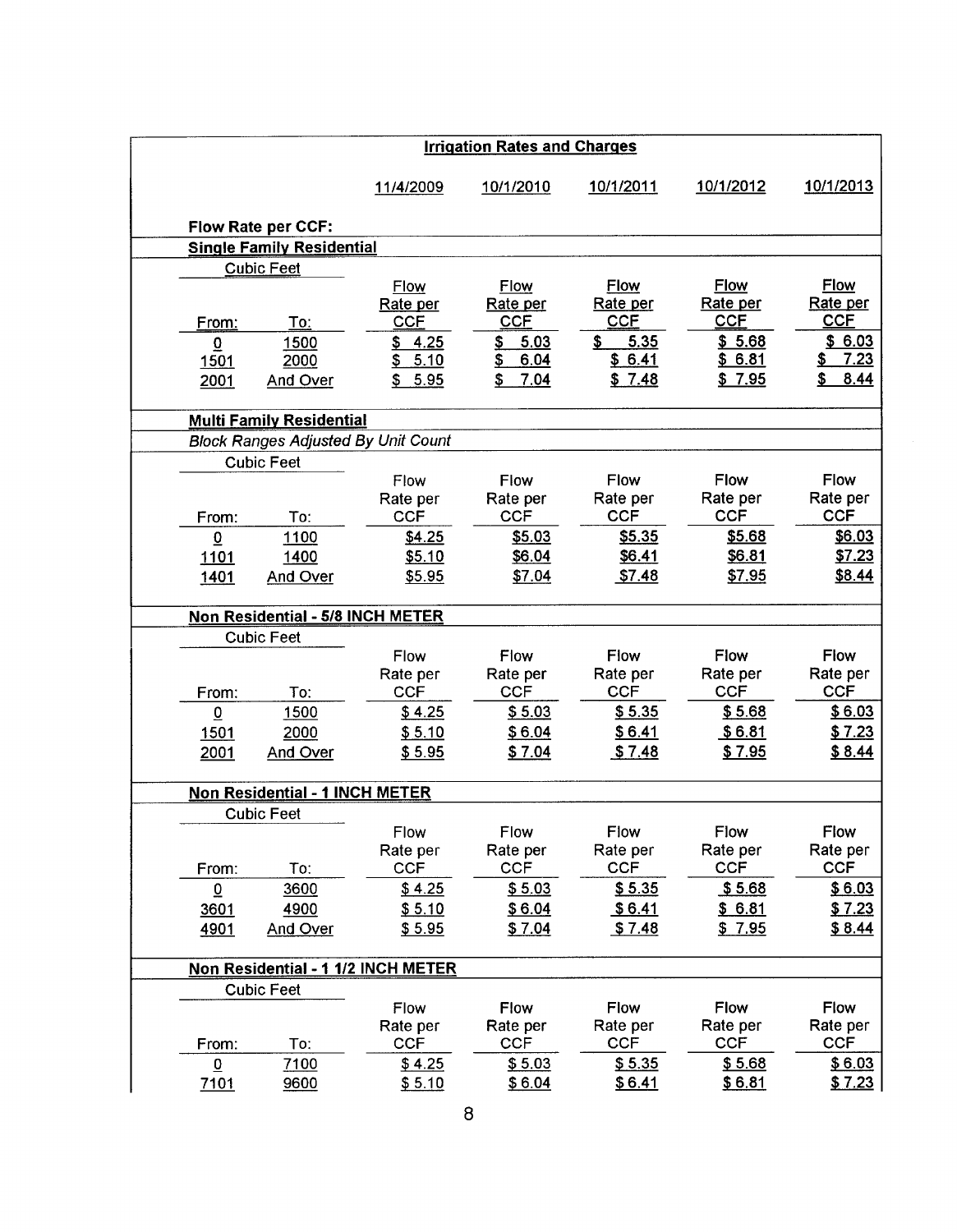| 9601                    | And Over                              | \$5.95                                                                                                   | \$7.04                         | \$7.48                         | \$7.95                         | \$8.44                                |
|-------------------------|---------------------------------------|----------------------------------------------------------------------------------------------------------|--------------------------------|--------------------------------|--------------------------------|---------------------------------------|
|                         | Non Residential - 2 INCH METER        |                                                                                                          |                                |                                |                                |                                       |
|                         | <b>Cubic Feet</b>                     |                                                                                                          |                                |                                |                                |                                       |
|                         | To:                                   | Flow<br>Rate per<br><b>CCF</b>                                                                           | Flow<br>Rate per<br><b>CCF</b> | Flow<br>Rate per<br><b>CCF</b> | Flow<br>Rate per<br><b>CCF</b> | Flow<br>Rate per<br><b>CCF</b>        |
| From:                   | 11300                                 | \$4.25                                                                                                   | \$5.03                         | \$5.35                         | \$5.68                         | \$6.03                                |
| $\overline{0}$<br>11301 | 15300                                 | \$5.10                                                                                                   | \$6.04                         | \$6.41                         | \$6.81                         | \$7.23                                |
| 15301                   | And Over                              | \$5.95                                                                                                   | \$7.04                         | \$7.48                         | \$7.95                         | \$8.44                                |
|                         | Non Residential - 3 INCH METER        |                                                                                                          |                                |                                |                                |                                       |
|                         | <b>Cubic Feet</b>                     |                                                                                                          |                                |                                |                                |                                       |
| From:                   | To:                                   | Flow<br>Rate per<br><b>CCF</b>                                                                           | Flow<br>Rate per<br><b>CCF</b> | Flow<br>Rate per<br><b>CCF</b> | Flow<br>Rate per<br><b>CCF</b> | Flow<br>Rate per<br><b>CCF</b>        |
| $\overline{0}$          | 21100                                 | \$4.25                                                                                                   | \$5.03                         | \$5.35                         | \$5.68                         | \$6.03                                |
| 21101                   | 28600                                 | \$5.10                                                                                                   | \$6.04                         | \$6.41                         | \$6.81                         | \$7.23                                |
| 28601                   | And Over                              | \$5.95                                                                                                   | \$7.04                         | \$7.48                         | \$7.95                         | \$8.44                                |
|                         | Non Residential - 4 INCH METER        |                                                                                                          |                                |                                |                                |                                       |
|                         | <b>Cubic Feet</b>                     |                                                                                                          |                                |                                |                                |                                       |
| From:                   | To:                                   | Flow<br>Rate per<br><b>CCF</b>                                                                           | Flow<br>Rate per<br><b>CCF</b> | Flow<br>Rate per<br><b>CCF</b> | Flow<br>Rate per<br><b>CCF</b> | <b>Flow</b><br>Rate per<br><b>CCF</b> |
| $\bf{0}$                | 35100                                 | \$4.25                                                                                                   | \$5.03                         | \$5.35                         | \$5.68                         | \$6.03                                |
| 35101                   | 47600                                 | \$5.10                                                                                                   | \$6.04                         | \$6.41                         | \$6.81                         | \$7.23                                |
| 47601                   | And Over                              | \$5.95                                                                                                   | \$7.04                         | \$7.48                         | \$7.95                         | \$8.44                                |
|                         | Non Residential - 6 INCH METER        |                                                                                                          |                                |                                |                                |                                       |
|                         | <b>Cubic Feet</b>                     |                                                                                                          |                                |                                |                                |                                       |
|                         |                                       | Flow                                                                                                     | Flow                           | Flow                           | Flow                           | Flow                                  |
| From:                   | To:                                   | Rate per<br><b>CCF</b>                                                                                   | Rate per<br><b>CCF</b>         | Rate per<br><b>CCF</b>         | Rate per<br><b>CCF</b>         | Rate per<br><b>CCF</b>                |
| $\mathbf 0$             | 70100                                 | \$4.25                                                                                                   | \$5.03                         | \$5.35                         | \$5.68                         | \$6.03                                |
| 70101                   | 95100                                 | \$5.10                                                                                                   | \$6.04                         | \$6.41                         | \$6.81                         | \$7.23                                |
| 95101                   | And Over                              | \$5.95                                                                                                   | \$7.04                         | \$7.48                         | \$7.95                         | \$8.44                                |
|                         | <b>Non Residential - 8 INCH METER</b> |                                                                                                          |                                |                                |                                |                                       |
|                         | <b>Cubic Feet</b>                     |                                                                                                          |                                |                                |                                |                                       |
|                         |                                       | Flow                                                                                                     | Flow                           | Flow                           | Flow                           | Flow                                  |
| From:                   | To:                                   | Rate per<br><b>CCF</b>                                                                                   | Rate per<br><b>CCF</b>         | Rate per<br><b>CCF</b>         | Rate per<br><b>CCF</b>         | Rate per<br><b>CCF</b>                |
| $\overline{0}$          | 112100                                | \$4.25                                                                                                   | \$5.03                         | \$5.35                         | \$5.68                         | \$6.03                                |
| <u> 112101</u>          | 152100                                | \$5.10                                                                                                   | \$6.04                         | \$6.41                         | \$6.81                         | \$7.23                                |
| 152101                  | <b>And Over</b>                       | \$5.95                                                                                                   | \$7.04                         | \$7.48                         | \$7.95                         | \$8.44                                |
|                         |                                       | * All rates shown are for Inside-City customers. Outside-City customer rates are 1.25 times rates shown. |                                |                                |                                |                                       |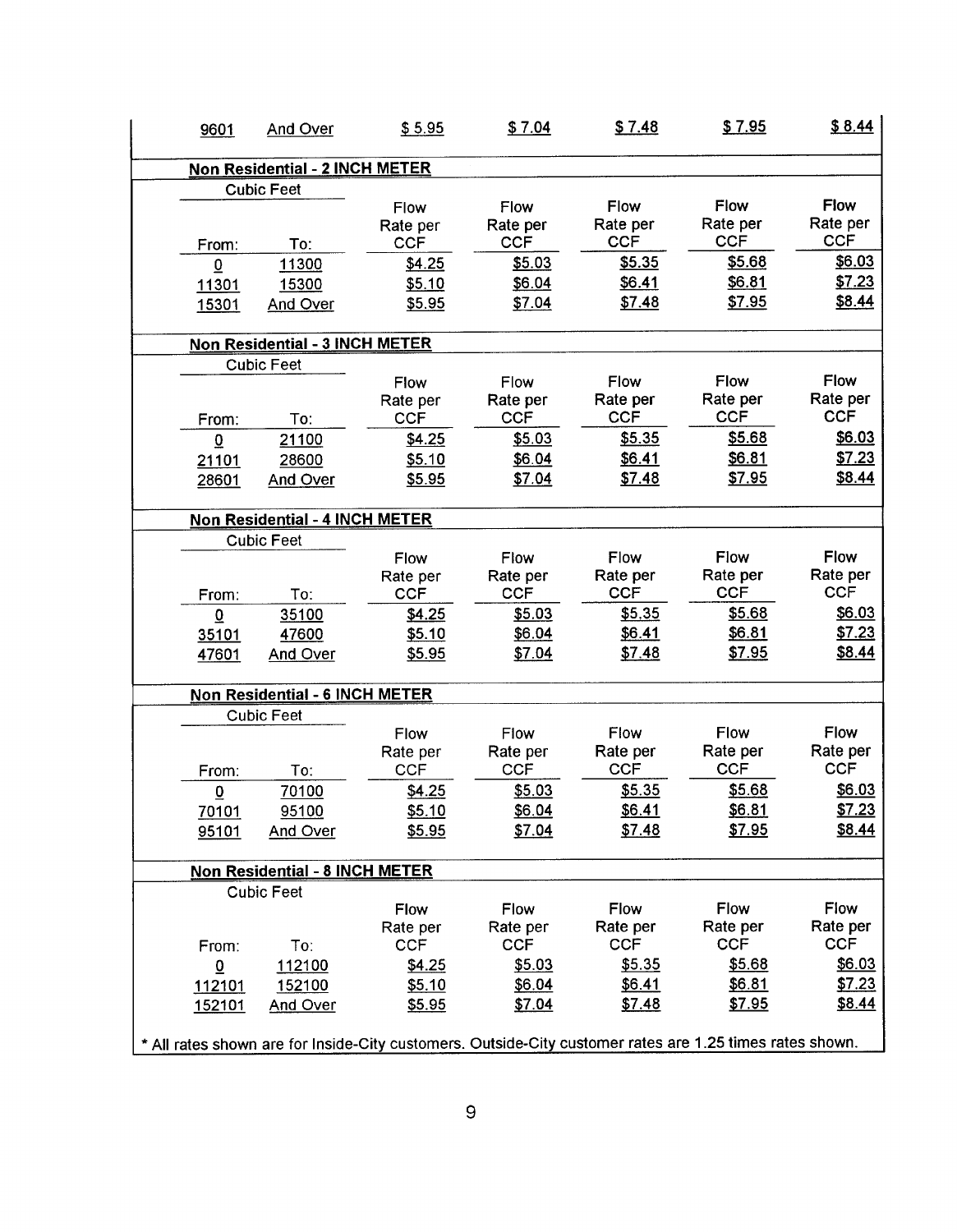(D) Commencing on October 1, 2014 2008 and continuing on October 1 of each year thereafter, a utility price index adjustment, which corresponds to the price index established, on or before March 31 of each year, by the Florida Public Service Commission pursuant to F.S.  $§367.081(4)(a)$ , shall be applied to the base charge and flow gallonage rate then in effect.

Section 2: That it is the intention of the City Commission that the provisions of this ordinance shall become and be made <sup>a</sup> part of the Code of Ordinances of the City of Hollywood, Florida, and the provisions of this ordinance may be renumbered to accomplish such intention

Section 3: That if any word, phrase, clause, subsection or section of this ordinance is for any reason held unconstitutional or invalid, the invalidity thereof shall not affect the validity of any remaining portions of this ordinance

Section 4: That all sections or parts of sections of the Code of Ordinances, all ordinances or parts of ordinances and all resolutions or parts of resolutions in conflict herewith be and the same are hereby repealed to the extent of such conflict

Section 5: That the amendments to this ordinance shall be in full force and effect immediately upon its passage and adoption

ADVERTISED on  $OC^+$   $23$  2009. PASSED on first reading this  $\frac{\partial l}{\partial \theta}$  day of  $\frac{\partial c}{\partial \theta}$ , 2009.  $4$  day of  $1/\delta V$ PASSED AND ADOPTED on second reading this 2009 PETER BOBER, MAYOR

**ATTEST** PATRICIA A. CERNY, MMC

**CITY CLERK** 

APPROVED AS TO FORM & LEGALITY For the use and reliance of the City of Hollywood, Florida only

 $\overline{M}$ erv **EFFREY P. SHEFFEL** 

**CITY ATTORNEY** 11/10/09pac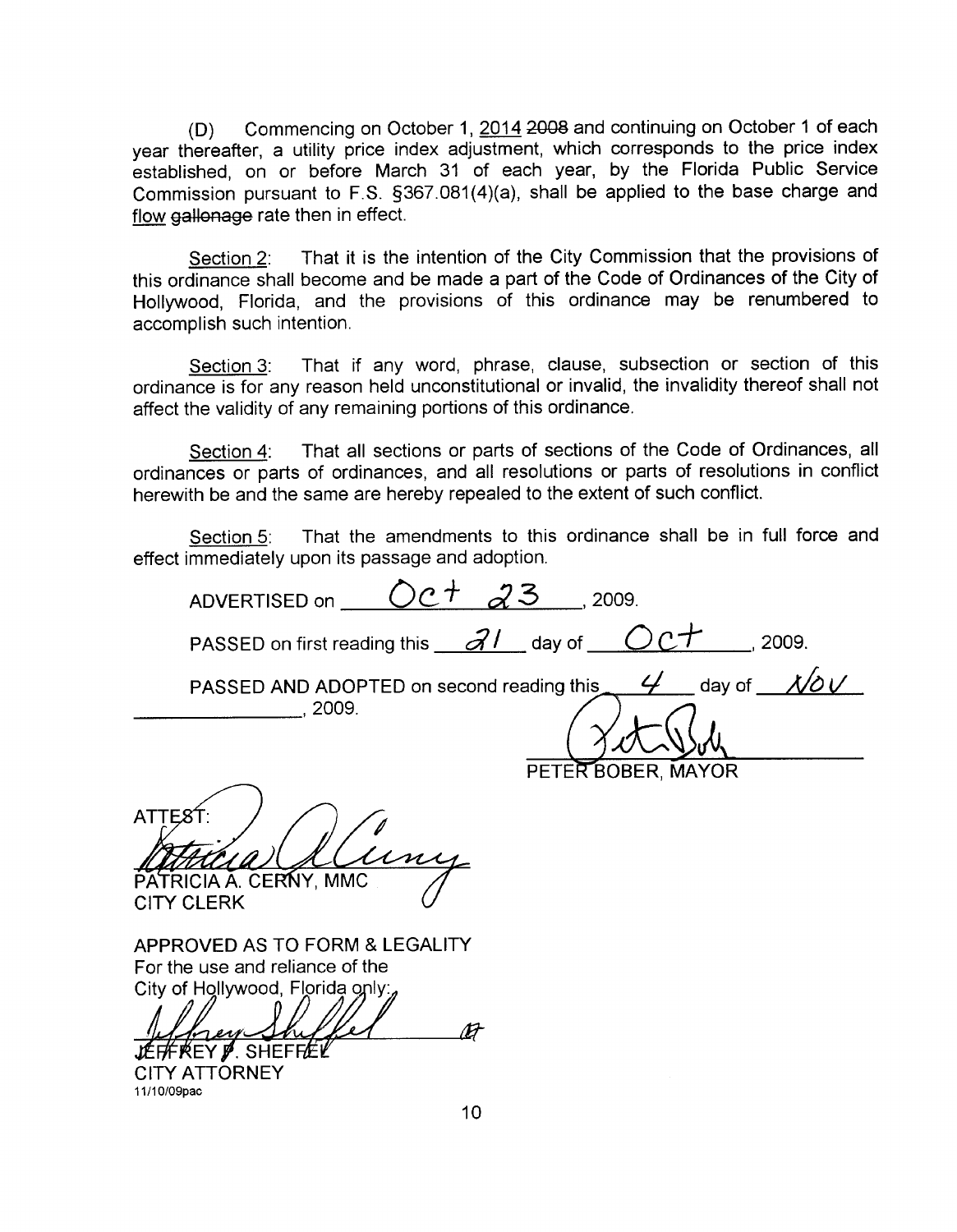PO-2009-35 PD-2009-35

 $\sqrt{24d}$  $5 + 124$ 

p fassed g $r$ And Read

10/21/09 11/4/09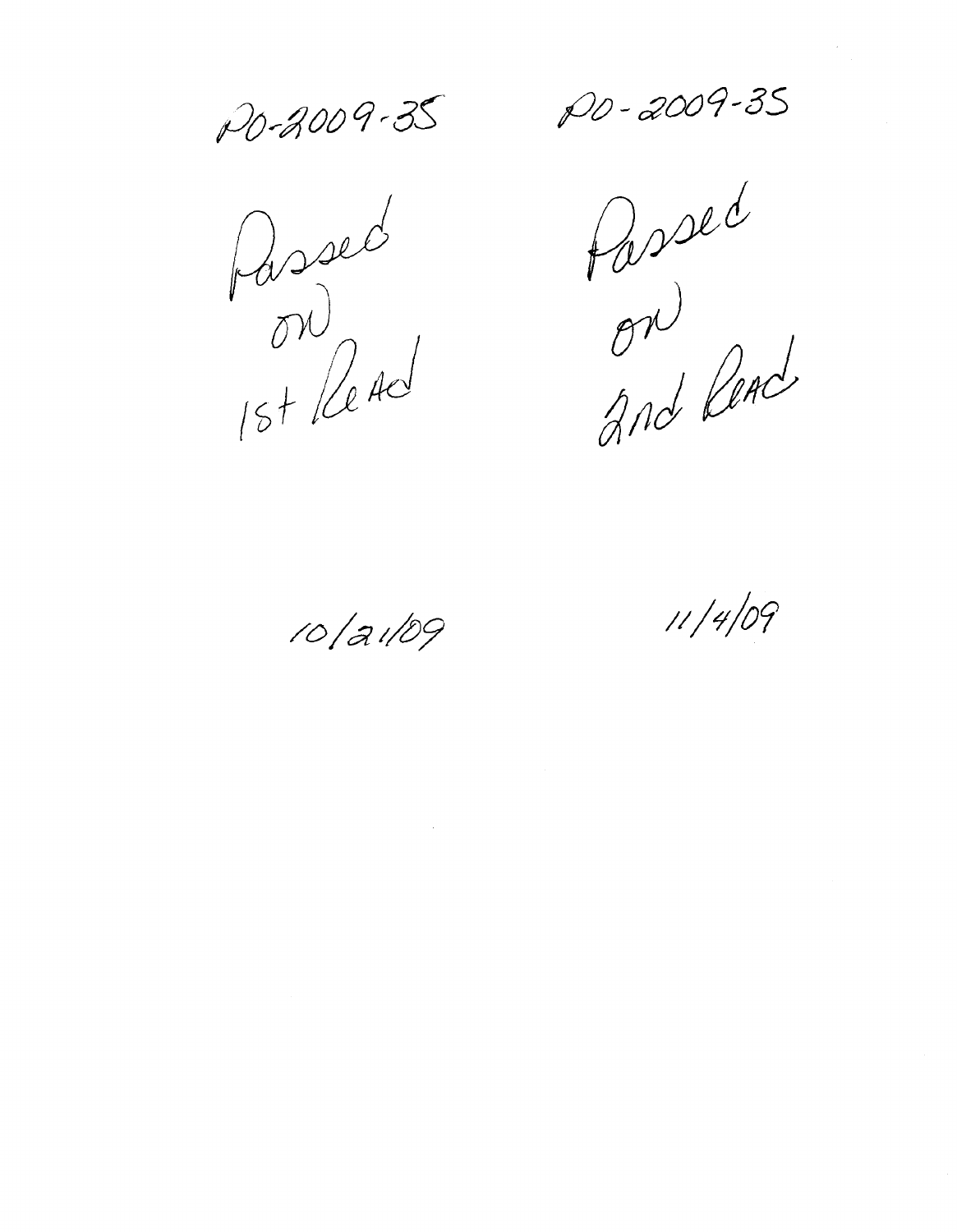# lEGAL AD CITY OF HOllYWOOD

NOTICE IS HEREBY GIVEN in accordance with Section <sup>166</sup> <sup>041</sup> Florida Statutes that the City Commission of the City of Hollywood, Florida, at a Regular City Commission Meeting, on WEDNESDAY, November 4 2009, in the City Commission Chambers, Room 219, General Joseph W. Watson Circle, Hollywood, Florida, proposes to consider on second and final reading the following proposed ordinance $(s)$ :

Proposed Ordinance - PO-2009-33 beginning at: 1:15 PM, or as soon thereafter as same can be heard

AN ORDINANCE OF THE CITY OF HOLLYWOOD, FLORIDA, AMENDING SECTION 37.25 OF THE CODE OF ORDINANCES; ESTABLISHING STRICT NINE-YEAR TERM LIMITS FOR BOARD MEMBERS

Proposed Ordinance - PO-2009-34 beginning at: 1:15 PM, or as soon thereafter as same can be heard

AN ORDINANCE OF THE CITY OF HOLLYWOOD, FLORIDA, AMENDING CHAPTER 37 OF THE CODE OF ORDINANCES ENTITLED "OTHER DEPARTMENTS, BOARDS AND COMMISSIONS" BY AMENDING SECTION 37.01 TO DISSOLVE THE DEPARTMENT OF ECONOMIC DEVELOPMENT ADMINISTRATION TO DISSOLVE THE DESIGN AND CONSTRUCTION MANAGEMENT DEPARTMENT AND TO CREATE THE DEPARTMENT OF PLANNING AND DEVELOPMENT SERVICES

Proposed Ordinance - PO-2009-35 beginning at: 1:30 PM, or as soon thereafter as same can be heard

AN ORDINANCE OF THE CITY OF HOLLYWOOD, FLORIDA, AMENDING CHAPTER 51 OF THE CODE OF ORDINANCES TITLED "WATER" TO ADJUST THE WATER CONSERVATION TIERED RATE STRUCTURE

Proposed Ordinance - PO-2009-36 beginning at: 1:30 PM, or as soon thereafter as same can<br>be heard:

be heard:<br>AN ORDINANCE OF THE CITY OF HOLLYWOOD, FLORIDA, AMENDING CHAPTER 52 OF<br>TUE CODE OF CRRUINISES TITLER "CEULER HOT" TO A LUIDE THE THEFTER 52 OF THE CODE OF ORDINANCES TITLED "SEWER USE" TO ADJUST THE SEWER RATE STRUCTURE.

The proposed ordinance(s) may be inspected by the public in the Office of the City Clerk, Room 221. General Joseph W. Watson Circle, Hollywood, Florida, between the hours of 8:00 AM and 4:45 PM on any regular working day. Interested parties may appear at the aforesaid time and place and be heard with respect to the proposed ordinance(s).

NOTE: Any person who decides to appeal any decision made by the City Commission with respect to any matter considered at this meeting will need a record of the proceedings, and it will be their responsibility to ensure that a verbatim record of the proceedings is made, which record includes the testimony and evidence upon which the appeal is to be based. Please call 954-921-3211 for any questions regarding the above matter.

Persons with disabilities who require reasonable accommodation to participate in City programs and/or services may call the Office of the City Manager five business days in advance at 954-921-3201 (voice). If an individual is hearing or speech impaired, please call 800-955-8771 (V-TDD).

Dated this 23<sup>rd</sup> day of October, 2009.